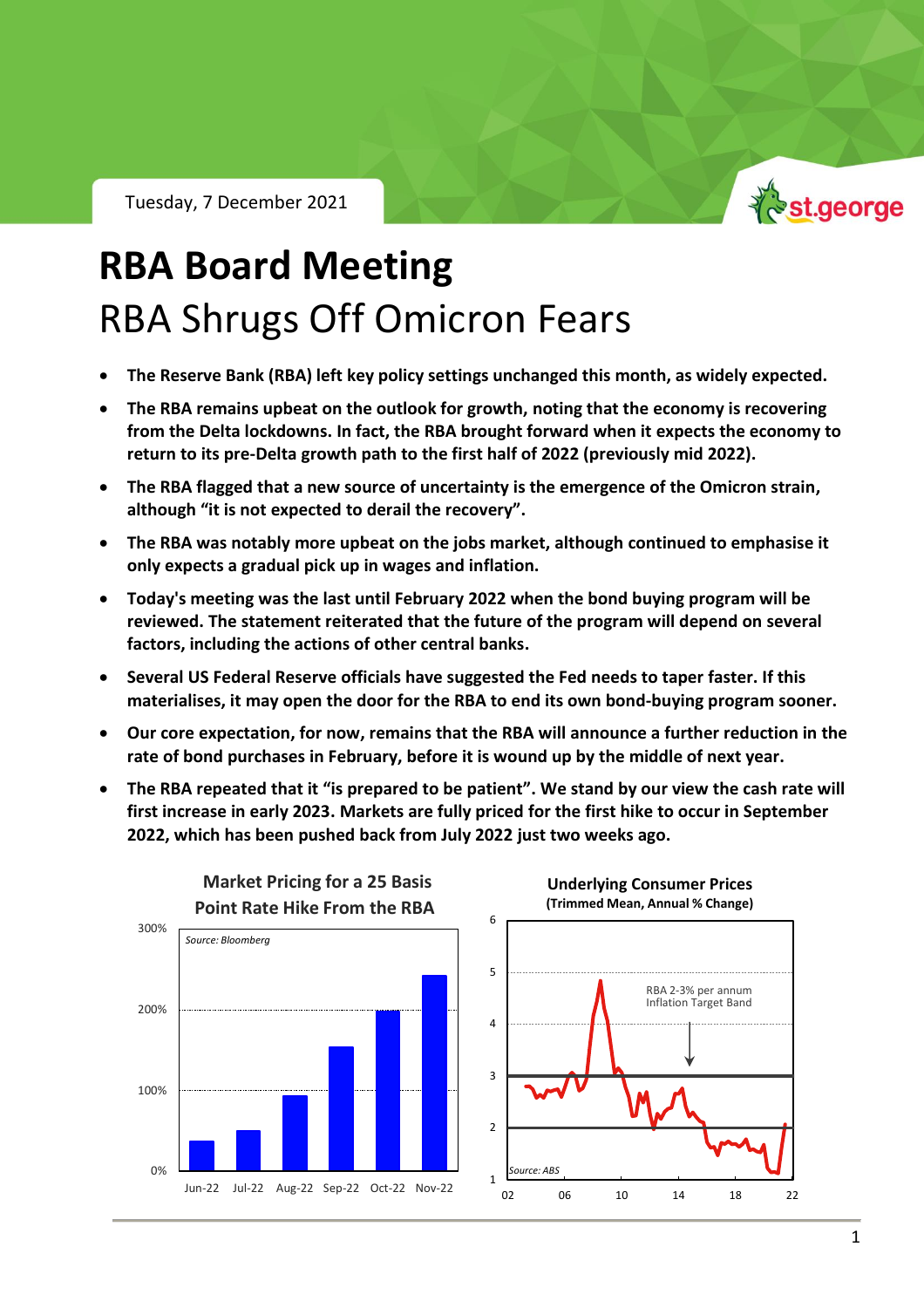The Reserve Bank (RBA) left key policy settings unchanged this month, as widely expected. Last month, the RBA made major changes by dropping the yield curve control program and the guidance that the cash rate would not lift until 2024. The RBA had previously flagged that it would review the bond-buying program in February 2022.

#### **Economic Growth and Omicron**

The RBA opened its statement with optimism. It remains positive on the outlook for growth, noting that the Australian economy is recovering from the setback caused by the Delta outbreak. In fact, the RBA brought forward when it expects the Australian economy to return to its pre-Delta growth path to the first half of 2022 (previously mid 2022). The statement flagged a strong rebound in household consumption is underway and the outlook for business investment has improved.

The RBA noted that a new source of uncertainty is the emergence of the Omicron strain. However, it stated "it is not expected to derail the recovery".

#### **Labour Market**

One of the features of the statement that stood out was the language used to describe the labour market – it was notably more upbeat. Last month, the RBA said data on jobs ads suggested that many firms were hiring, which would boost employment over coming months. Today, the RBA noted that leading indicators "point to a strong recovery in the labour market". The RBA added that job ads are at a "historically high level and there are reports of firms finding it difficult to hire workers".

Despite their optimism on jobs, the RBA still appears languid around their expectations for wages growth, although it was not without caveats. These caveats could suggest upside risk to the forecasts.

#### **Inflation and Wages**

The RBA is expecting a further pick-up in wages growth as the labour market tightens, but they expect this pick-up to be "only gradual". However, they did highlight that there is uncertainty about the behaviour of wages as the unemployment rate declines to historically low levels. This implies that wages growth may pick up faster than the RBA's central forecast.

Wages growth is a key driver of inflation. And indeed, the RBA remains of the view that there will be a further, but only gradual, pick-up in inflation. The RBA's central forecast is for underlying inflation to reach 2.5% by the end of 2023. In comparison, we expect underlying inflation to hit 2.8% by the end of next year. Our expectation for a faster pick-up in inflation underpins our view that the RBA will lift the cash rate in early 2023.

#### **Housing Market**

What happens to rates will impact dwelling prices. Whilst dwelling prices continue to grow, they are growing at a slower rate. The RBA acknowledged today that some of the steam has come out of the housing market. The statement noted the rate of dwelling price growth has "eased over recent months" and that the "value of home loan commitments has declined from high levels".

#### **Monetary Policy**

Turning to the outlook for policy, there were no gamechangers in today's statement. This is to be expected given the significant policy shifts made at the last meeting.

This month, markets were watching closely for any clues on the future of quantitative easing. Today's meeting was the last until February 2022, when the bond buying program will be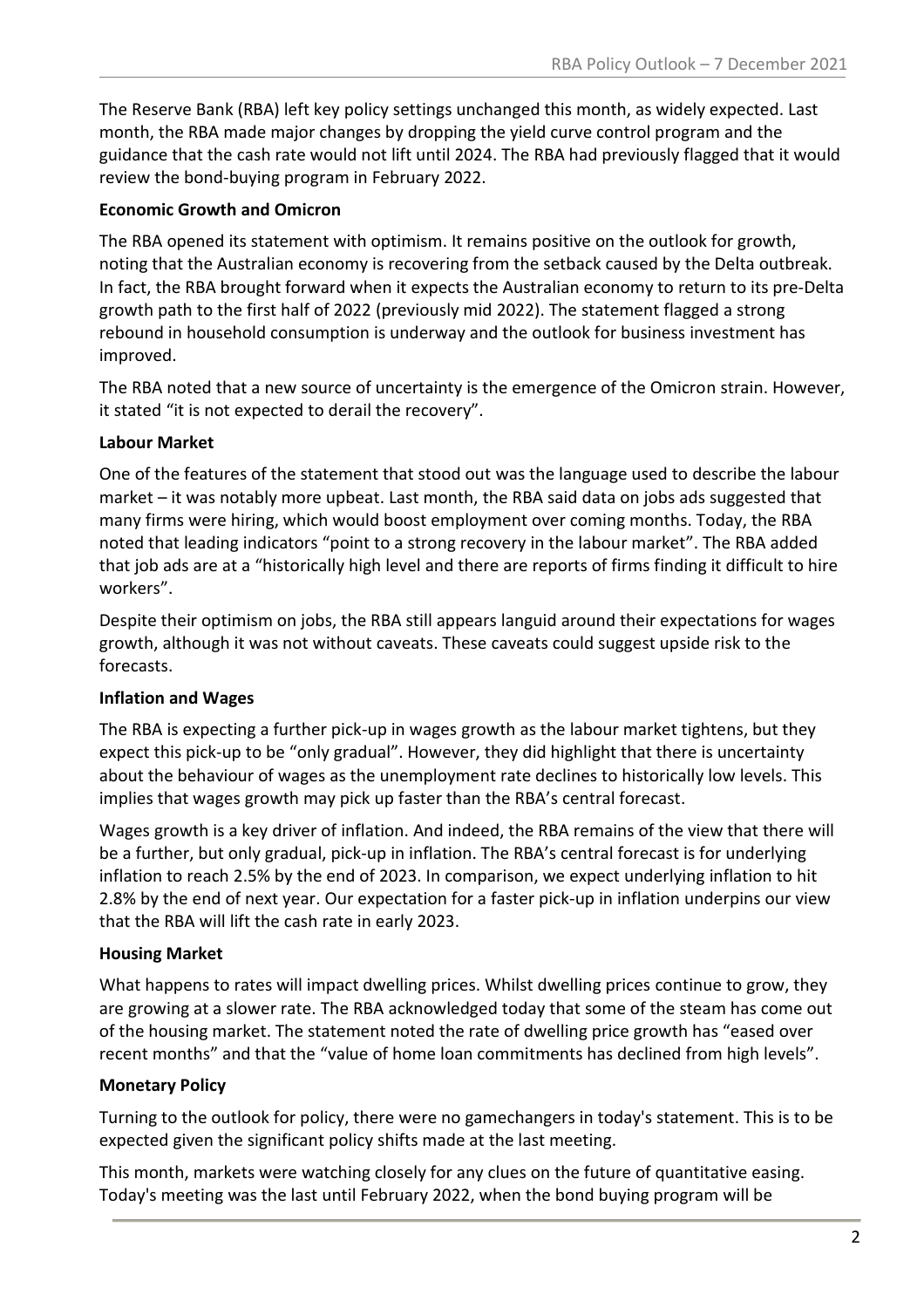reviewed. But the RBA is keeping their cards close to their chest and gave away no new information on this front. The statement reiterated that bond purchases will continue at \$4 billion per week and what happens with these purchases will depend on "the actions of other central banks; how the Australian bond market is functioning; and, most importantly, the actual and expected progress towards the goals of full employment and inflation consistent with the target". The RBA likely wants to keep wiggle room for bond purchases to observe how the recovery evolves over the coming months and to wait for more information on Omicron.

Of other central banks, it is the actions of the US Federal Reserve that will the most important. The Federal Reserve started tapering its bond-buying program last month. We expect the Fed will conclude purchases by March next year. Recent remarks from several Fed officials have flagged that tapering perhaps needs to quicken given the extent of inflationary pressures in the US. If the Fed does indeed taper faster, the door might open for the RBA to conclude its bond-buying program sooner.

Our core expectation, for now, remains that the RBA will announce a further reduction in the rate of bond purchases in February 2022, before it is wound up by the middle of next year.

The forward guidance on the path of the cash rate was unchanged. The RBA continued to emphasise that "the Board is prepared to be patient". The statement again highlighted that inflation remains low and the price pressures are less significant than in other countries.

We also stand by our long-held view that the cash rate will first increase in early 2023. There is a wide range of opinions on when the RBA will start raising rates. Interest rate markets are fully priced for the first rate hike to occur in September, followed by another before the end of next year. A third rate hike in 2022 is now only partially priced in. Two weeks ago, before the emergence of Omicron, interest rate markets were pricing in the first rate hike in July with two rate hikes to follow before the end of 2022.

> **Besa Deda, Chief Economist** Ph: 0404 844 817 & **Matthew Bunny, Economist** Ph: (02) 8254 0023